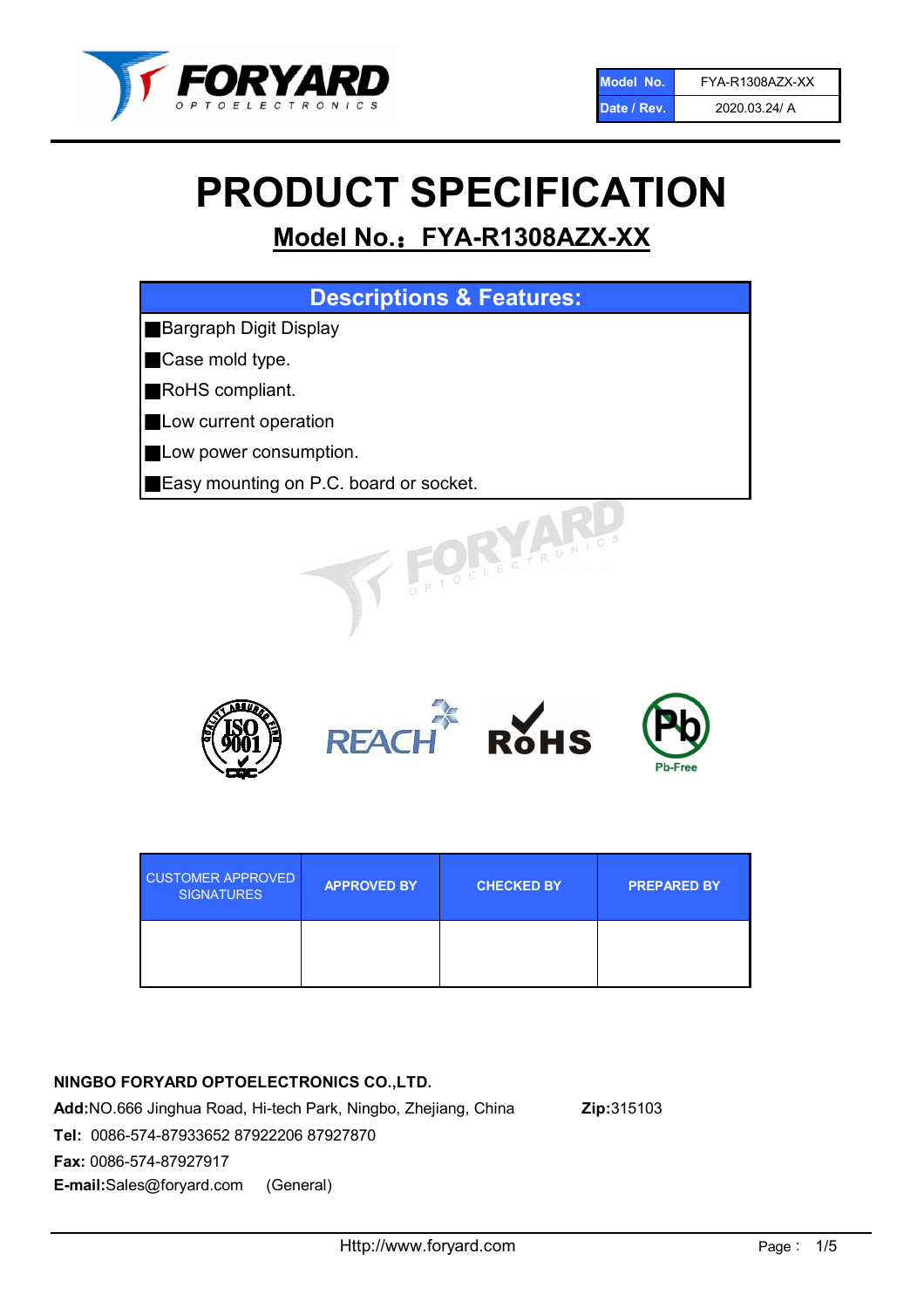

| Model No.   | FYA-R1308AZX-XX |
|-------------|-----------------|
| Date / Rev. | 2020.03.24/ A   |

## Model No.: FYA-R1308AZX-XX

# ■ -XX: REF Surface / Epoxy color

| Color<br><b>Number</b>     |                        |                            |          |                |
|----------------------------|------------------------|----------------------------|----------|----------------|
| REF Surface Color  ○ White |                        | $\circ$ Black $\circ$ Gray | I⊖ Red   | IO Green i     |
| Epoxy Color                | $\bigcirc$ Water Clear | $\circ$ White $\circ$ Red  | I⊖ Green | $\circ$ Yellow |

#### ■ Mechanical Dimensions



Notes:

- 1. All pins are Φ0.45[.019]mm
- 2. Dimension in millimeter [inch], tolerance is ±0.25 [.010] and angle is ±1° unless otherwise noted.
- 3. Bending≤Length\*1%.
- 4.The specifications,characteristics and technical data described in the datasheet are subject to change without prior notice.
- 5.The drawing is different from the actual one, please refer to the sample.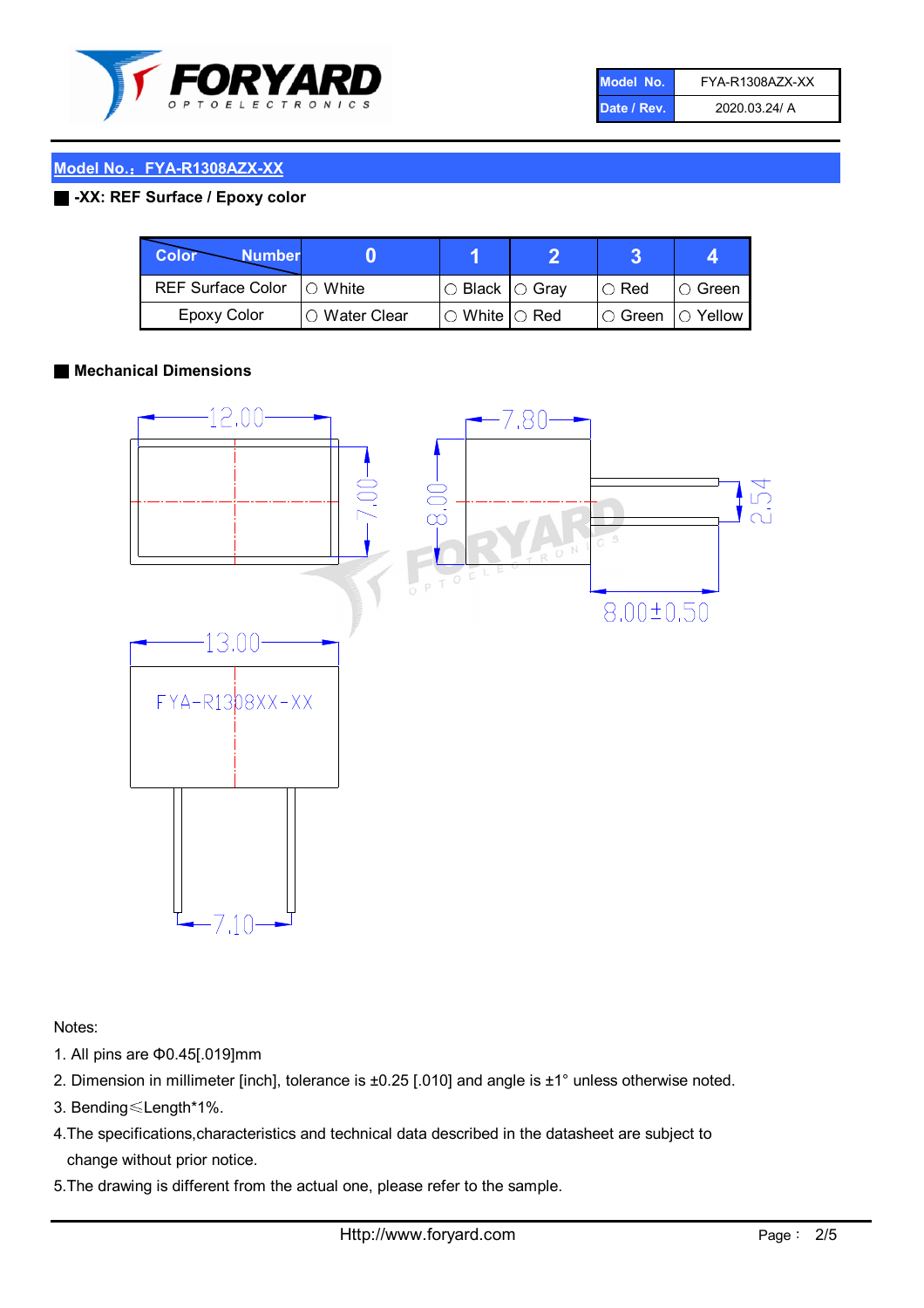

| Model No.   | FYA-R1308AZX-XX |
|-------------|-----------------|
| Date / Rev. | 2020.03.24/ A   |

# Model No.: FYA-R1308AZX-XX

■ All Light On Segments Feature & Pin Position



 $\varphi$ 

 $\overline{4}$ 

 $\varphi$ 

3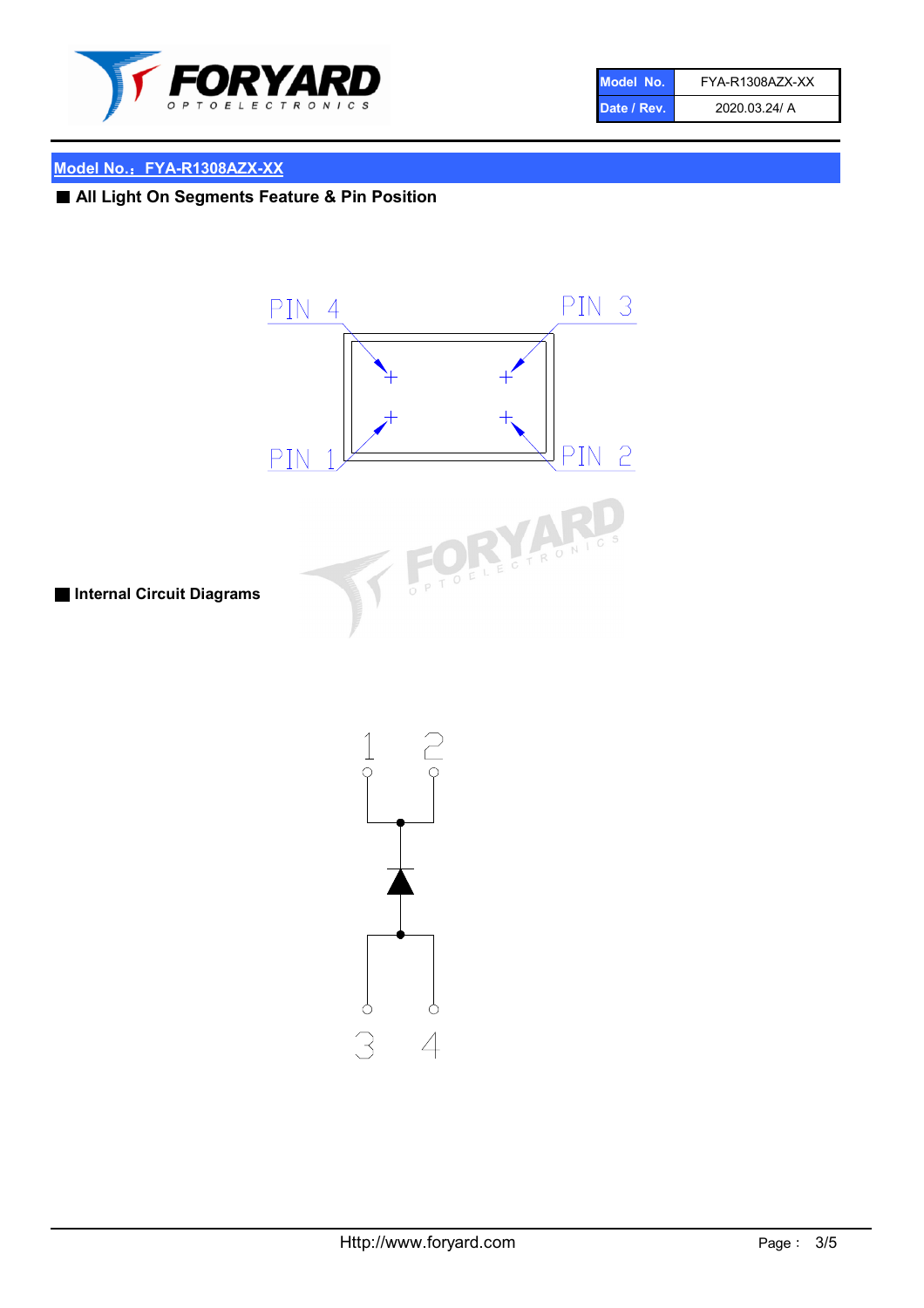

| Model No.   | FYA-R1308AZX-XX |
|-------------|-----------------|
| Date / Rev. | 2020.03.24/ A   |

(Ta=25℃)

# Model No.: FYA-R1308AZX-XX

| Absolute maximum ratings     |               |                       | (Ta=25℃)     |            |                     |
|------------------------------|---------------|-----------------------|--------------|------------|---------------------|
| <b>Parameter</b>             | <b>Symbol</b> | <b>Test Condition</b> | <b>Value</b> |            | <b>Unit</b>         |
|                              |               |                       | <b>Min</b>   | <b>Max</b> |                     |
| Reverse Voltage              | VR            | $IR = 30$             | 5            |            |                     |
| <b>Forward Current</b>       | IF            |                       |              | 30         | mA                  |
| Power Dissipation            | Pd            |                       |              | 100        | mW                  |
| <b>Pulse Current</b>         | Ipeak         | Duty=0.1mS,1KHz       |              | 150        | mA                  |
| <b>Operating Temperature</b> | Topr          |                       | $-40$        | $+85$      | °C                  |
| Storage Temperature          | Tstr          |                       | $-40$        | $+85$      | $^{\circ}\!{\rm C}$ |

#### ■ Electrical-Optical Characteristics

#### ● Color Code & Chip Characteristics:(Test Condition:IF=10mA)

Typ Max S | Hi $\textsf{Red}$  | AlGaInP | 660nm LE 20nm | 2.00 | 2.50 D | Super Red | AIGaAs/DH | 650nm | 20nm | 2.00 | 2.50 E | Orange | GaAsP | 625nm | 35nm | 2.00 | 2.50 A | Amber | GaAsP | 610nm | 35nm | 2.00 | 2.50 Y | Yellow | GaAsP | 590nm | 35nm | 2.00 | 2.50 G Yellow Green AIGaInP | 570nm | 10nm | 2.00 | 2.50 3.00 3.80 3.00 3.80 W | White | InGaN/GaN | X=0.29,Y=0.30 |CCT:9500K| 3.00 | 3.80 UHR Ultra Hi Red  $\vert$  AIGaInP  $\vert$  640nm  $\vert$  20nm  $\vert$  2.00  $\vert$  2.50 UR | Ultra Red | AlGaInP | 635nm | 20nm | 2.00 | 2.50 UE Ultra Orange | AIGaInP | 625nm | 20nm | 2.00 | 2.50 UA Ultra Amber | AIGaInP | 610nm | 20nm | 2.00 | 2.50  $UV$  Ultra Yellow  $\vert$  AlGaInP  $\vert$  590nm  $\vert$  20nm  $\vert$  2.00  $\vert$  2.50  $\text{UG}$  Ultra Yellow Green | AIGaInP | 570nm | 30nm | 2.00 | 2.50 PG Pure Green | InGaN | 520nm | 36nm | 3.00 | 3.80 30nm 3.00 3.80 30nm 3.00 3.80 UW |Ultra White | InGaN/GaN | X=0.29,Y=0.30 |CCT:9500K| 3.00 | 3.80 40~85 60~120~180 40~70 Segment-to-Segment Luminous Intensity ratio(Iv-M) 1.5:1 610nm 9~20(mw) 350~450 470nm 120~180 120~180 Ultra Blue InGaN/GaN InGaN/GaN 9~20(mw) 20~50 280~600 570nm | 30nm | 2.00 | 2.50 | 20~60 470nm 590nm InGaN/GaN B Blue I InGaN 570nm | 10nm | 2.00 | 2.50 | 10~20 30~105 30~135 460nm 520nm Ultra brightness **AlGaInP** AlGaInP 60nm AlGaInP 640nm Peak Wave Length $(\lambda_{\rm P})$ UB 460nm 635nm AlGaInP AlGaInP AlGaInP InGaN/GaN AlGaInP Luminous **Intensity** (Iv) Unit:mcd AlGainP 660nm GaAsP GaAsP AlGaAs/DH **Spectral** Line halfwidth (∆λ1/2) 10~20 Standard brightness Forward Voltage(VF) Unit:V 15~30 10~20 10~20 625nm GaAsP 590nm **Emitting Color Dice Material** 10~21 610nm

#### Note:

1.Luminous Intensity is based on the Foryard standards.

2.Pay attention about static for InGaN